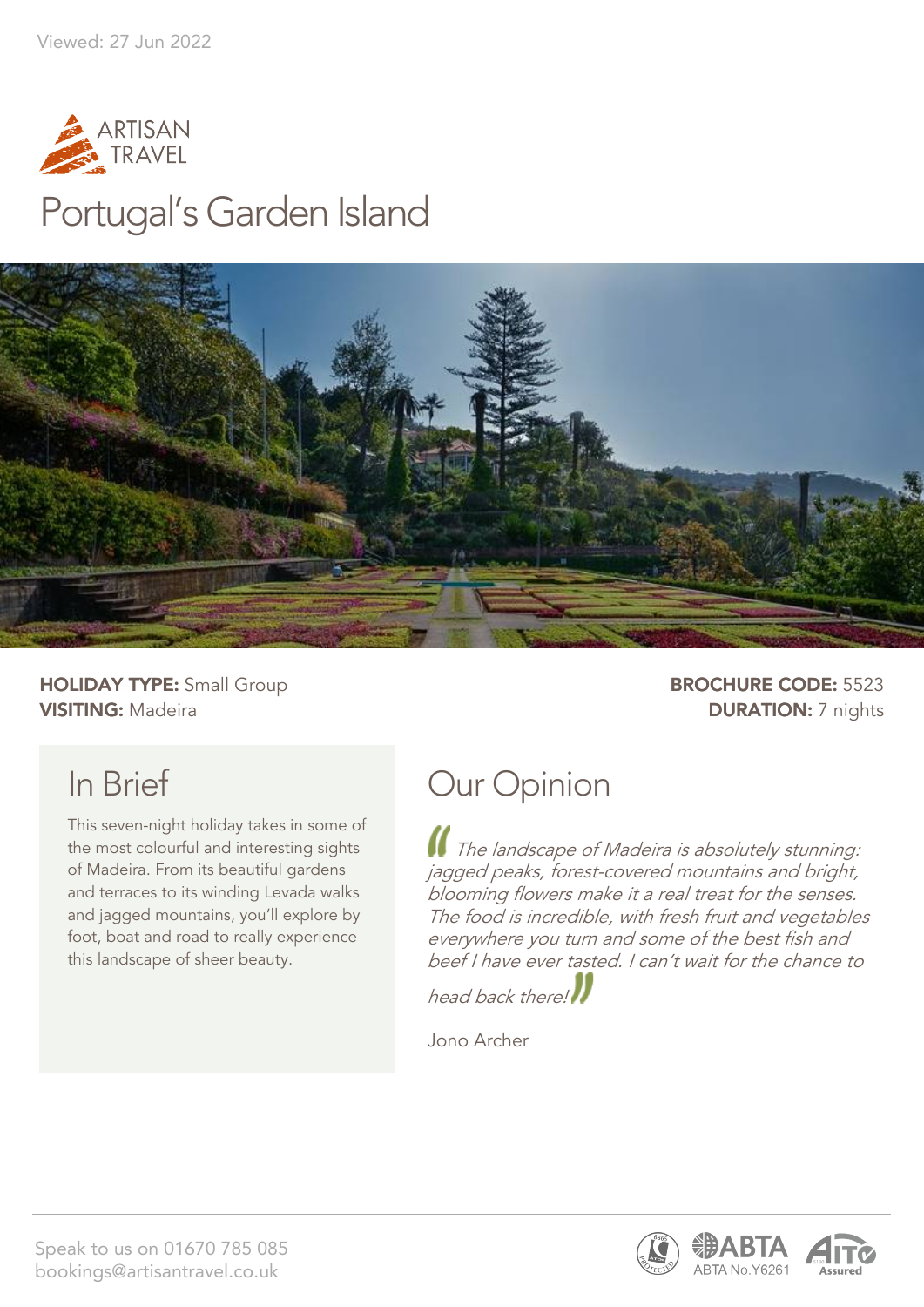

## What's included?

- **Transfers:** all transfers included
- Accommodation: 7 nights' hotel accommodation in standard land view double/twin rooms
- Meals: 7 breakfasts, 4 lunches
- The following activities are included in the holiday: Palheiro Gardens, Levada dos Tornos and Jasmin Tea House, east island tour with wine tasting, Levada dos Marocos, west island tour and swimming in the lava pools, day trip to Porto Santo (the order of activities is subject to change)
- Fully qualified guides and instructors during activities

# Trip Overview

Although relatively small in size, Madeira is absolutely brimming with flora and fauna. Thanks to the sub-tropical climate, the island enjoys warm temperatures for most of the year. The tall mountains capture the water from the clouds and irrigate the lands below, creating landscapes full of colour and beauty. Flowers and fruit trees line the hills and terraces and every possible bit of space is utilised to grow fresh fruits and vegetables in the fertile volcanic soil.

The island has several fantastic landscaped gardens, as well as many beautiful household plots. This trip includes a visit to one of the smaller, yet more interesting private gardens of Palheiro, as well as stops at vineyards and picturesque villages across the island. From your base in Funchal, you can also visit other botanical gardens and public parks, which are filled with colour and fascinating plant species.

A trip to Madeira wouldn't be complete without walking along one of the many levadas that weave through the island, which is why we have included two. Levadas are small irrigation channels that transport water from the mountains, down to the fields and villages below. They gently wind through the mountains, hugging the contours as the water flows from the steep, jagged peaks up high, to the terraces and gardens below. The levada routes make for fantastic walks as you follow the water on its path downhill and enjoy spectacular views of the mountains, ravines and luscious forests.

From east to west, the island has a huge variety of stunning vistas and dramatic landscapes, which is



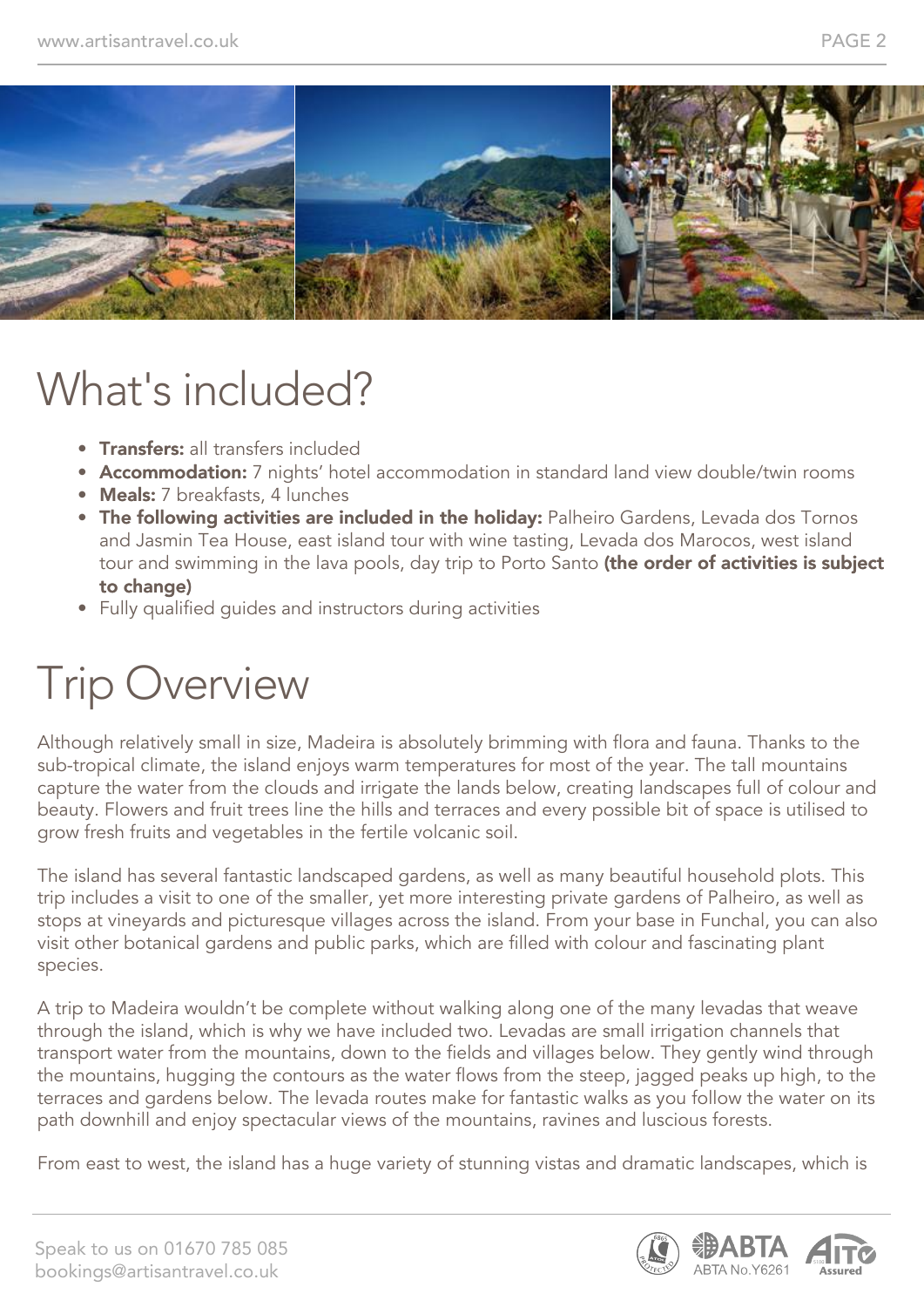why this itinerary includes tours to both parts of the island so that you can appreciate the overwhelming beauty of this fantastic archipelago. Wine tasting, fresh local food and swimming in the warm waters that surround Madeira will create lasting memories.

Furthermore, you'll even get to enjoy a day trip to the smaller, neighbouring island of Porto Santo, which is home to a fabulous sandy beach and charming town.

Based in Funchal, you can take a walk along the harbour and venture into the old town, which is filled with local restaurants, cafes and bars, as well as incredible art galleries, markets and shops. This vibrant and friendly town is the perfect place to immerse yourself in the fabulous culture and history of Madeira.

#### Credit: Visit Madeira, Carlos Viveiros, Francisco Correia & Quinta Bela Sao Tiago

## Agenda

Please note the order of activities is subject to change

**DAY** 1 ARRIVAL AND TRANSFER

After arriving at Funchal Airport, you will be met at the airport and transferred to your hotel the Quinta Bela Sao Tiago, which is located close to the sea and the old town section of Funchal. It even has its own beautifully presented gardens: perfect for exploring!

The activities included in your itinerary are largely group-based, focusing on island exploration and discovery. With so much to see and do, you'll no doubt create lasting memories of your trip to this fantastic island.

Changes to the itinerary: very occasionally, the itinerary and/or duration of activities may change according to local conditions, events or guest preferences. Decisions will be based first and foremost on your safety and comfort.

#### Included Meals: None



After breakfast at your hotel, you will have the morning free to relax, or perhaps explore your surroundings. Close to the old town section of Funchal, you are perfectly placed to explore the city and all it has to offer. Buzzing cafes and restaurants and exciting shops and markets mean you'll have plenty to see and do.

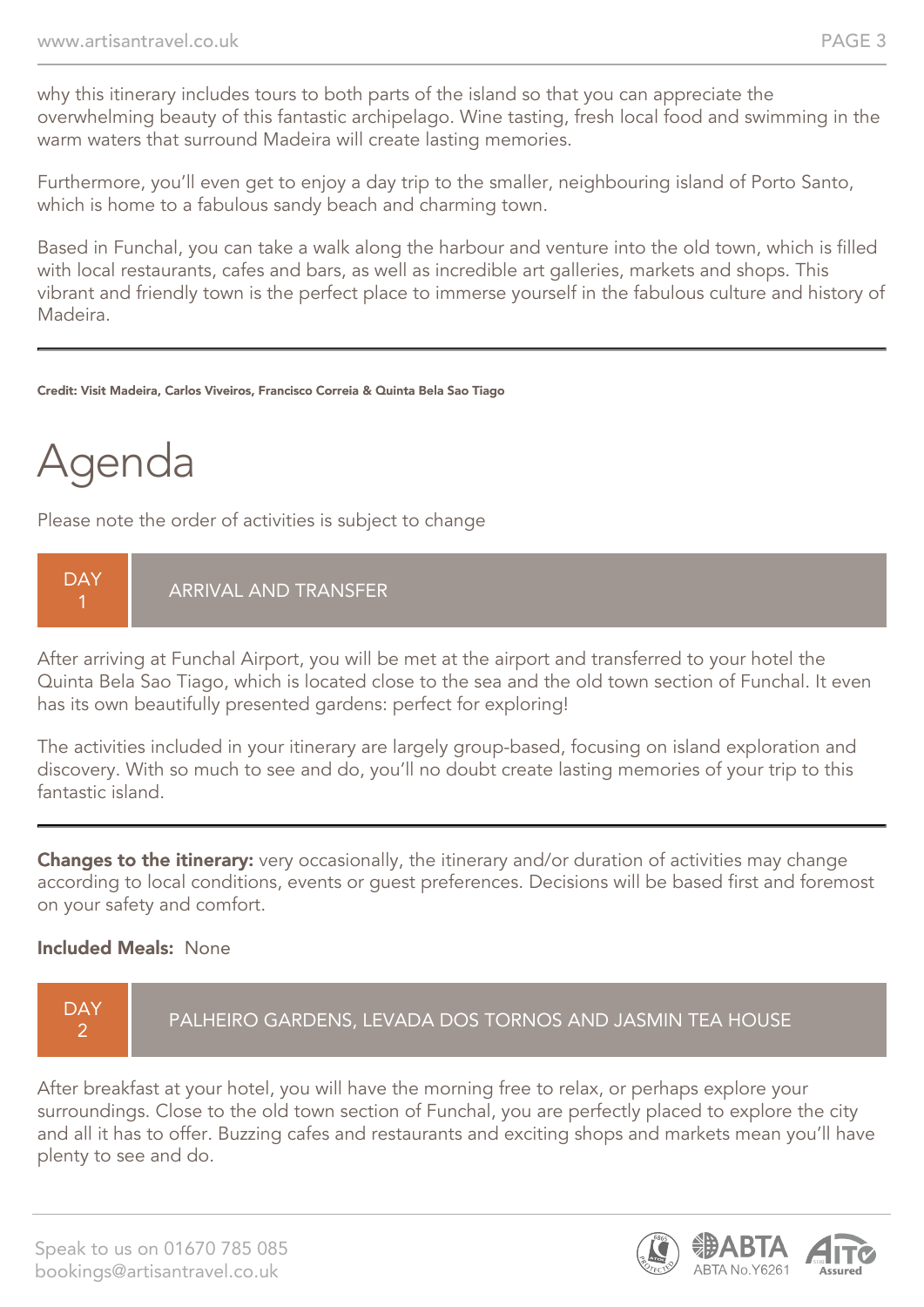In the early afternoon, you will be picked up and taken to Palheiro Gardens in the hills behind Funchal. These gardens were planted during the 18th Century with all sorts of colourful flowers and trees. Thanks to its prominence as a historical stop for traders and travellers, plants from all over the world can be found here. The gardens are currently owned by the Blandy family, one of the most prosperous on Madeira and owners of the famous Blandy's vineyards.

After exploring the gardens, you will set off on a short and relatively easy guided walk (approximately one hour) to the Jasmin Tea House. This beautiful walk will take you along the first section of the Levada Dos Tornos, which is lined with trees and shrubs, offering views down towards Funchal. The levada is regarded as one of the easier options on Madeira and you are only walking along a short section of it, however, it should be noted that suitable walking footwear should be worn and there are a couple of points with relatively steep drops. On arrival, the Jasmin Tea House is the perfect place to stop for refreshments, savour the gardens and enjoy the views over Funchal.

#### Included Meals: Breakfast, Lunch

DAY 3 EAST ISLAND TOUR WITH WINE TASTING

The Madeiran landscape varies from coast to coast in a fascinating way and today you will take part in a tour of the east portion of the island, travelling through picturesque villages, along the winding coast and across the dramatic mountains. The scenery is utterly breathtaking and this is the perfect way to get a sense of the island's changing beauty.

Your journey today will take you from Funchal towards Pico do Arieiro, which offers magnificent views on a clear day. Driving on to the charming village of Ribeiro Frio, high up in the hills of Madeira, you will pass through thick green forests, savouring the natural beauty of the island. Here you will enjoy a short walk to Balcoes – an outstanding balcony viewpoint, which looks out onto the mountains and villages below; hopefully, you will be greeted with clear views today.

On to Faial and Santana, you will see the famous thatched rooves of the traditional Madeiran houses and the terraced vineyards that stretch far across the hillsides. Lunch will be served in the beautiful Hotel Quinta do Furao, which commands incredible views of the imposing coastline and beautiful blue seas. Here you will also get to taste some local Madeiran wine and learn about the different techniques used in their creation. After this, it is on to Porto da Cruz, Portela and finally, Machico, before heading back to Funchal to relax after a day of wonderful exploration.

For dinner, why not head into town to try one of the many excellent local restaurants.

#### Included Meals: Breakfast, Lunch

**DAY** 4 LEVADA DOS MAROÇOS WALK

After breakfast in the hotel, this morning you will be transferred to the valley of Machico, where you will enjoy a guided walk along the Levada dos Maroços.

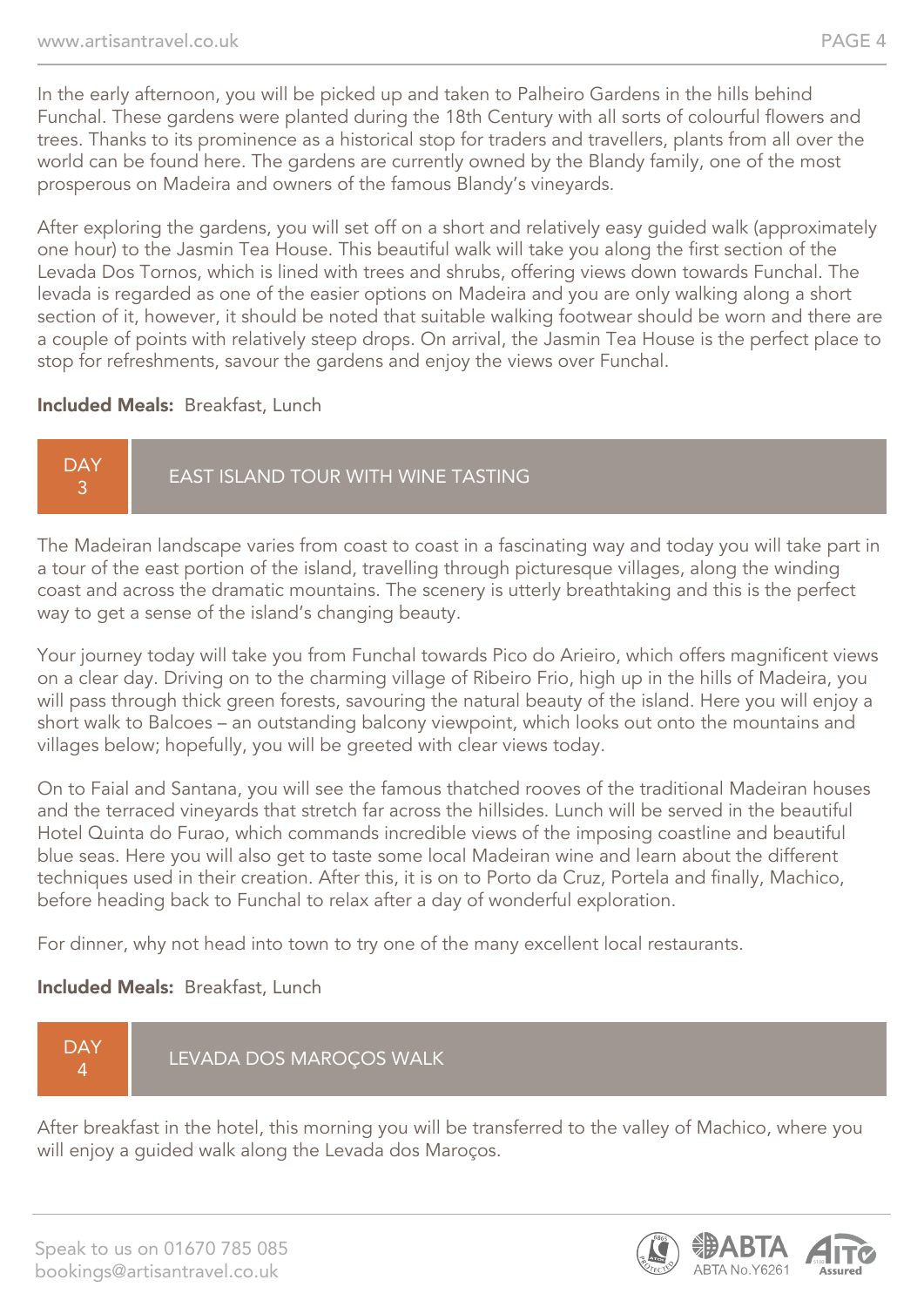This levada walk takes approximately two hours and covers roughly four miles, journeying along the agricultural terraces that line the hills (shorter levada walks are available on request). Bordered with flowers, crops and beautiful vegetation, this walk will take you through farmland, past traditional houses and gardens and along beautiful sections of the countryside; sometimes the local farmers even sell their fresh produce to those walking the levada!

Although this walk is relatively easy, there are some sections with steep drops, so please use appropriate footwear. A picnic lunch is included today, so you can enjoy some refreshments as you take in the scenery of this part of Madeira.

Returning to the hotel, you will have the afternoon free to relax by the pool, or perhaps explore Funchal.

#### Included Meals: Breakfast, Lunch

DAY 5 WEST ISLAND TOUR AND SWIMMING IN THE LAVA POOLS

After exploring the wonders of the east, today you will journey over to the west to experience the varying beauty of this island.

From your hotel, you will drive to the charming village of Camara de Lobos; a traditional fishing village with an attractive harbour, surrounded by terracotta-roofed houses and tree-lined roads. Heading inland, you'll head up to Cabo Girao, the highest sea cliff in Europe, to enjoy the wonderful views of the endless ocean.

Through the luscious mountains and on to the north coast and the town of Sao Vicente where you will be greeted with wonderful views of the dramatic coastline. Driving on to Porto Moniz, you will break for lunch at a local restaurant and then have the chance to swim in the lava pools, which offer some of the best saltwater swimming on the island. These natural pools were formed by cooling lava and they are filled with crystal-clear sea water; perfect for a refreshing dip. Make sure to bring your swimming gear, towel and a change of clothes for the journey back.

Climbing sharply from Porto Moniz, you will arrive at the magnificent Paul da Serra plateau, which is 1500m above sea level and offers a stark contrast to the thick, luscious forests lower down. This heathland is beautifully flat and, thanks to its height, you can often drive through the clouds as you journey across the island. Driving back to Funchal, you'll pass through Ponta do Sol and Ribeira Brava along gorgeous, flower-lined roads, before returning to your hotel.

#### Included Meals: Breakfast, Lunch

#### **DAY** 6 DAY TRIP TO PORTO SANTO

Discovered in 1418, Porto Santo is often referred to as the 'Paradise Island' and for good reason; this small island boasts a nine-kilometre beach of beautiful, golden sand and turquoise waters. Although only twenty-seven miles northeast of Madeira, the landscape is very different and largely free of dense

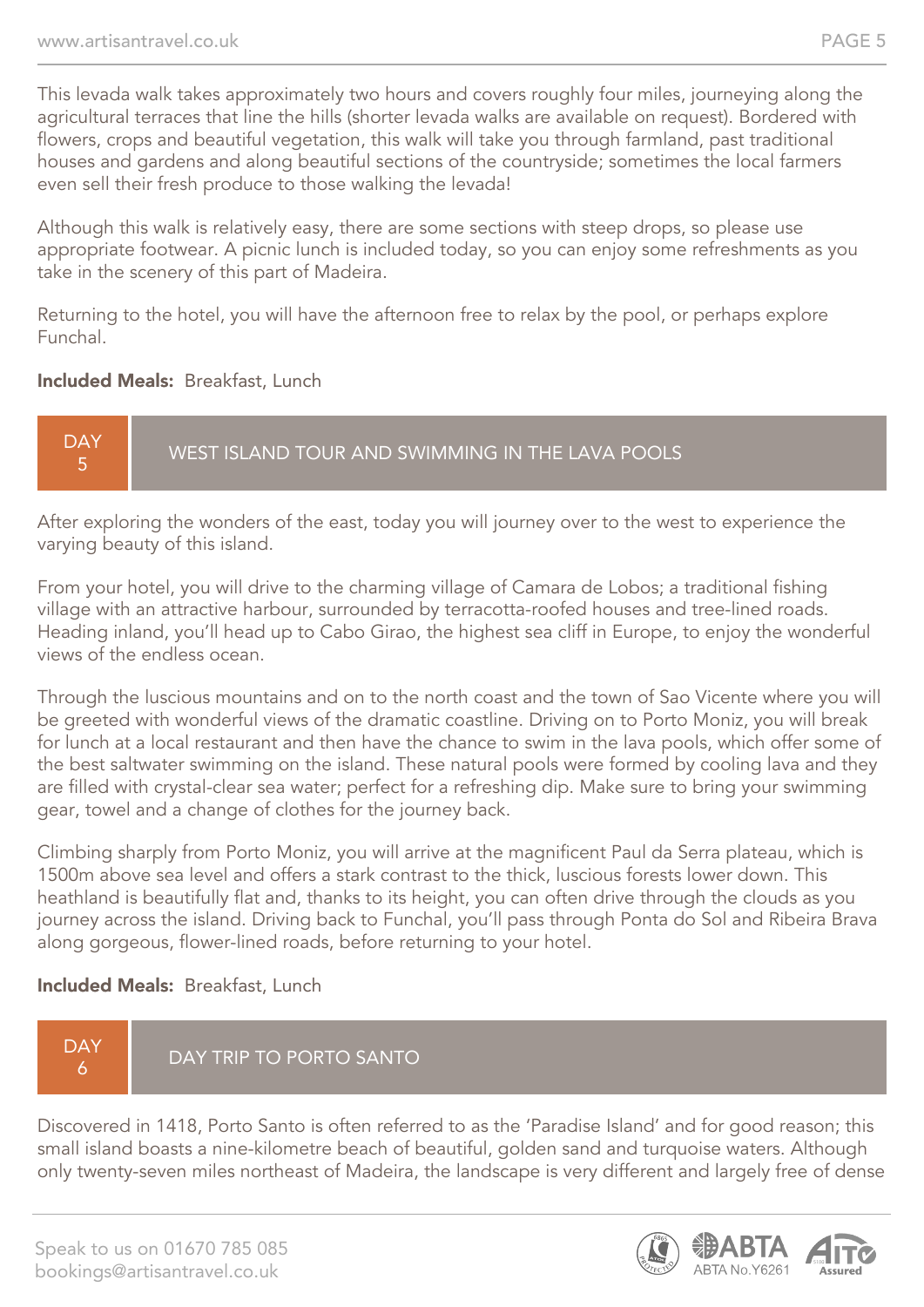vegetation, however, it is still incredibly stunning and a wonderful place to explore.

Departing early in the morning, you will be transferred to Funchal harbour and then take the local ferry to Porto Santo at 8 am (check-in is at 7:30 am), which takes two and a half hours. Watch out for whales and dolphins and admire the other islands as you cruise through the blue sea.

Upon arrival, a local bus transfer will take you and the other passengers into the town centre, or you can choose to walk along the beach (approximately 15-20 minutes). You will have plenty of time to swim in the warm sea, relax on the beach and explore the town with its restaurants, cafes and shops. There are also plenty of activities to book locally, such as horse-riding and guided hiking, as well as several museums and galleries to enjoy.

The ferry will depart in the evening and you can either walk back to the ferry port or take the bus. Arriving at Funchal, you will be met at the harbour and transferred back to your hotel.

#### Included Meals: Breakfast



Today has been left free for you to do as you wish.

After a week of adventure, you may want to rest and relax by the pool, or perhaps you'll want to head into Funchal and explore the shops, restaurants and cafes. The local markets are bursting with all sorts of fresh fruit, vegetables, spices and sweets and you can lose yourself for hours going from one tasting to another.

Furthermore, there are a variety of public parks and gardens in and around the city, which are brimming with bright flowers and beautiful landscaping. You can also take one of the many cable cars to the hills above Funchal and enjoy the dramatic views below; a real highlight is the one that leads to the incredible Monte Palace Tropical Garden, which is renowned for its collection of plants and waterways.

#### Included Meals: Breakfast



Sadly the time has come for you to bid farewell to Madeira. After breakfast, you will be transferred to the airport for your flight home.

Included Meals: Breakfast

## Personalise this tour

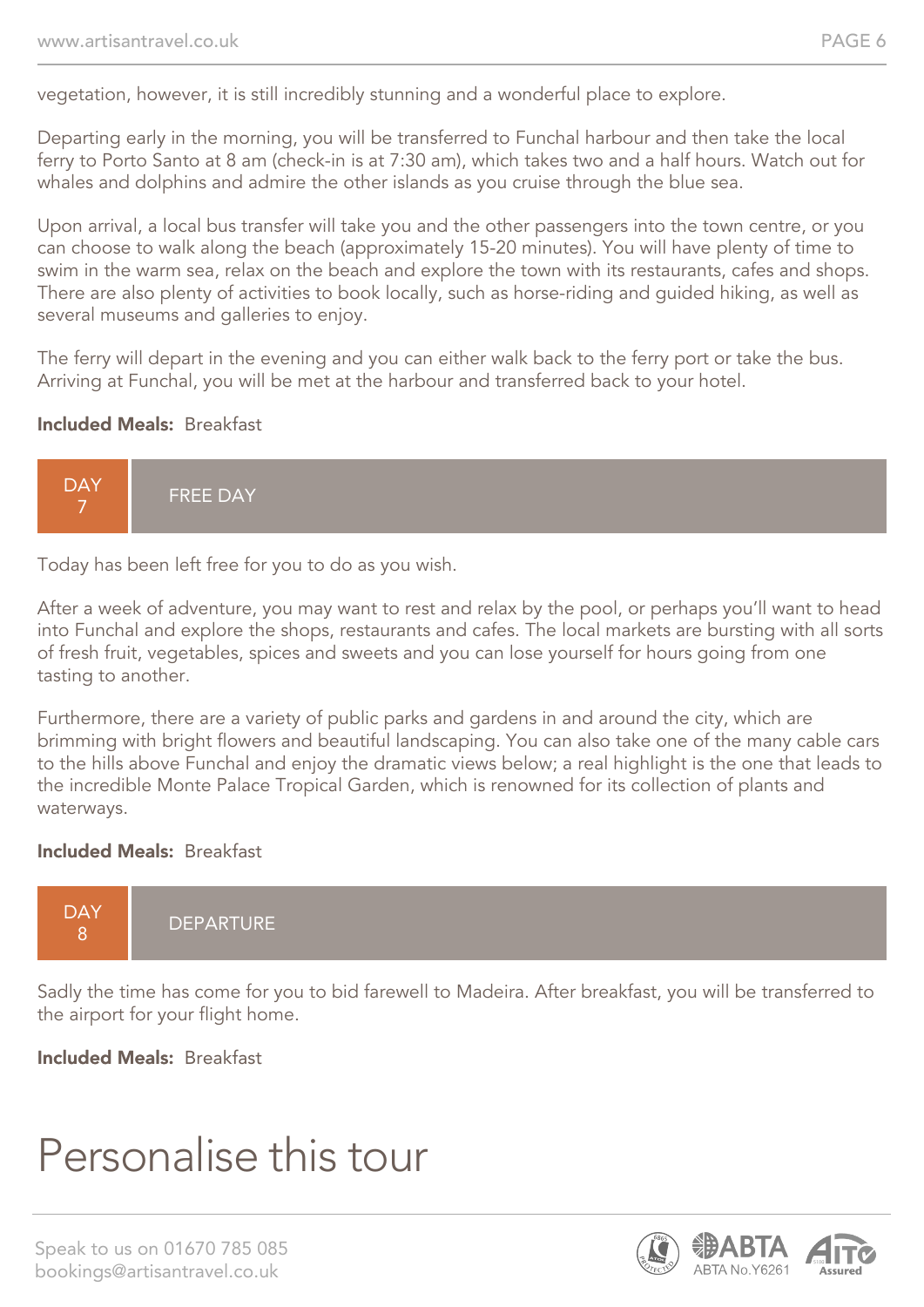### Our pick



### Old town tour of Funchal

Funchal's Old Town is a fascinating place to explore. This guided tour will take you to the local market 'Mercado dos Lavradores' where you'll find a huge array of fruits, flowers, spices and local delicacies.

After the market, you'll venture further into Funchal's Old Town, past the amazing 'Art of Open Doors' where artists have painted fascinating scenes on the historic doors that line the cobbled streets. The local shops and cafes are buzzing with excitement and atmosphere; it is a wonderful place to discover.

The tour ends with a chance to enjoy some wine tasting at The Wine Lodge, where you can sample some of Madeira's famous vintages.

Minimum numbers: 4

Please speak to our Travel Experts for a quotation.

Image credit: Visit Madeira & Francisco Correia

### Other options

**ACTIVITIES** 

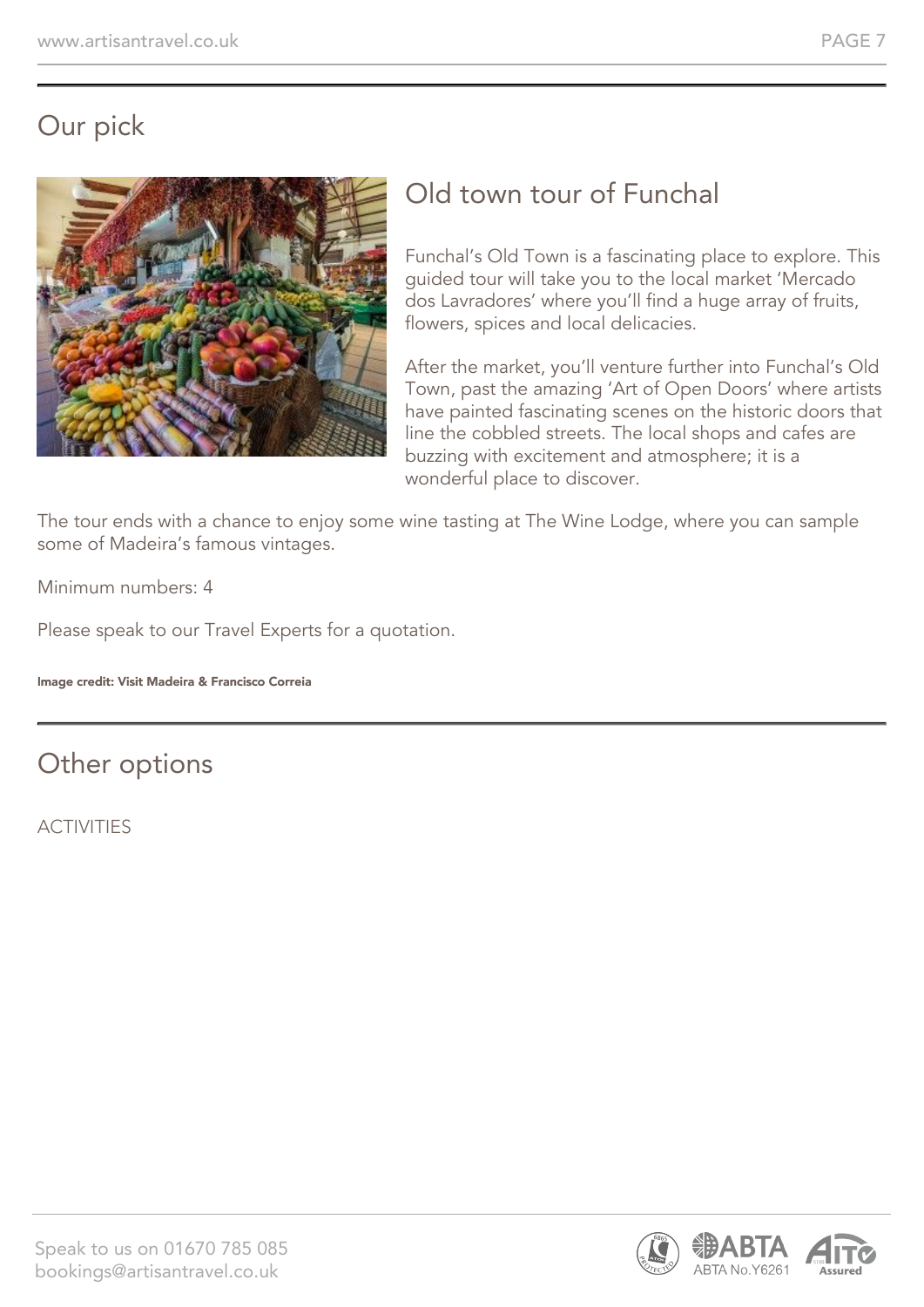

### Ponta de Sao Lourenco guided walk

Ponta de Sao Lourenco is the easternmost point of Madeira. The peninsula's terrain is completely different to the rest of the island, with towering sea cliffs of red, brown and orange. With little vegetation, the walk has unobstructed views out to sea and back towards the inner mountains of Madeira.

The sea cliffs are home to numerous species of bird, such as terns, canaries and the Madeiran Storm-Petrel and on a clear day, the Desertas Islands and Porto Santo can be seen.

This guided walk takes you along the sea cliffs and to the end of the peninsula. You will be picked up from your hotel and the walk will cover approximately 8 kilometres, lasting for around 4 hours, not including transfer time.

Minimum numbers: 2

Please speak to our Travel Experts for a quotation

# Included Accommodation

### Quinta Bela Sao Tiago (Nights: 1-7)



This fabulous historic Quinta lies just to the east of Funchal's historic Old Town. Built in 1834, this former manor house has its own beautiful gardens, perfectly manicured and bursting with colour.

The historic building has been extended to provide fantastic accommodation which is perfectly situated to explore the best parts of Funchal and get the most out of your time here. A fabulous terrace looks out onto the ocean and the harbour below and the swimming pool is the perfect place to relax and unwind in the sun after a day of exploration. With only 64 guest rooms, this hotel has a

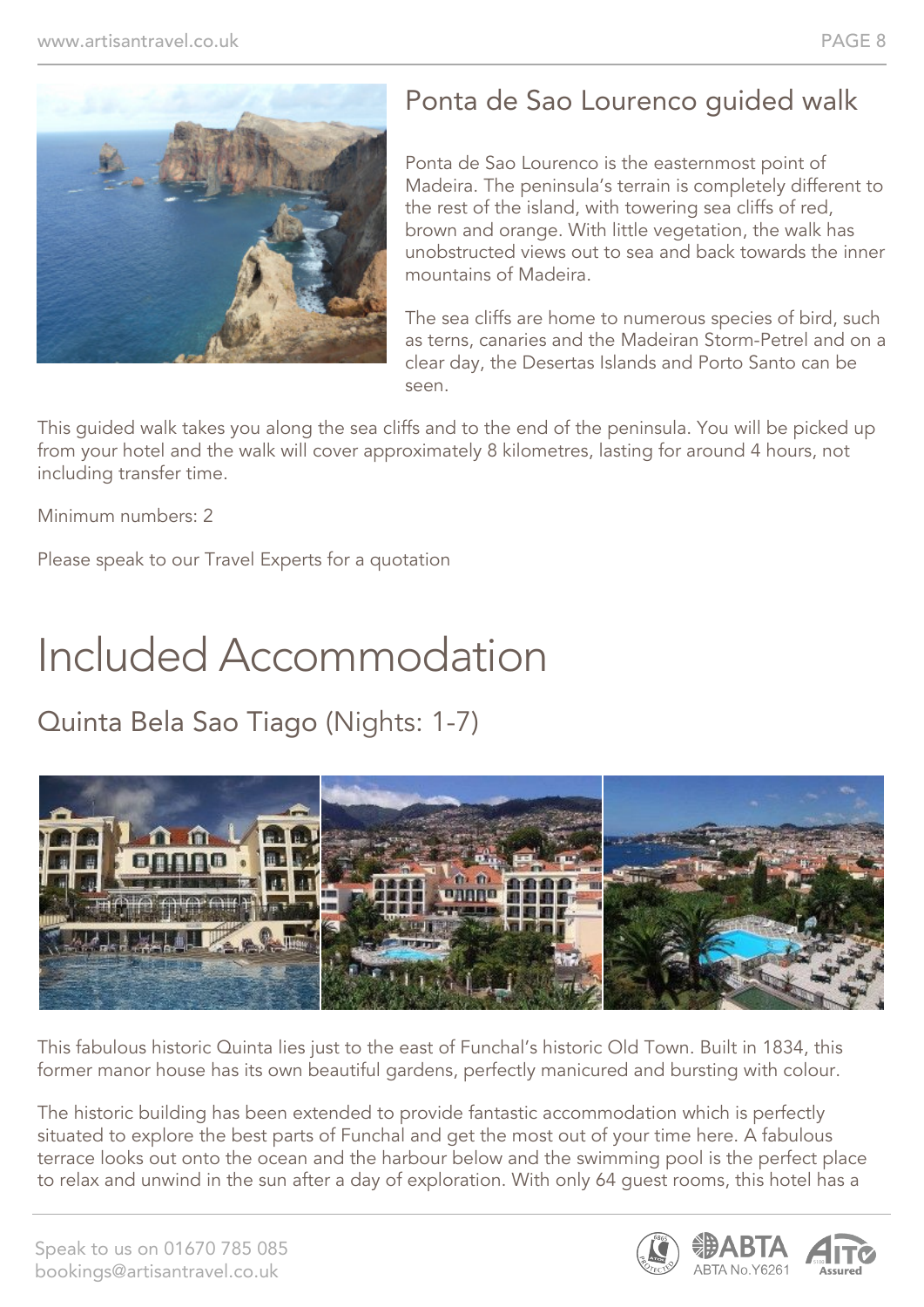wonderfully intimate and traditional atmosphere.

### Hotel facilities

- Enjoy the peace and tranquillity of the hotel's sub-tropical gardens, filled with colour and gorgeous scents
- Take a dip in the outdoor swimming pool, which sits on the terrace, overlooking the gardens
- Relax in the hotel's sauna and Jacuzzi, or for those wanting to exercise, there is also an on-site gym
- Wi-Fi is available throughout the hotel and guests are provided with a 24-hour voucher for free usage

#### Room options

#### Double/twin standard land view room

Our package includes accommodation in a double or twin-bedded standard land view room. Each room has an en-suite bathroom, as well as air-conditioning, TV and minibar. Other room types, including garden view and sea view, are available for an additional cost.

Image credits: Quinta Bela Sao Tiago

# The Specifics

### Holiday group size (approximate)

Approximately 2 - 30 people (please note that on the boat trip to Porto Santo, you will be on a public ferry, so group sizes will be larger for this trip)

### Group Size

We always try to provide an approximation of the group size you can expect to be with for the duration of each of our holidays. It may be that you are joined by others for parts of your holiday (such as transfers and particular activities) but the above number reflects those you can normally expect to be with from beginning to end. If group size is something which is particularly important to you, please speak to our Travel Experts and they can suggest the best holidays for you.

Tailor-made holiday group sizes will vary for all activities as will the group size for any additional activities you book.

### Minimum and maximum age